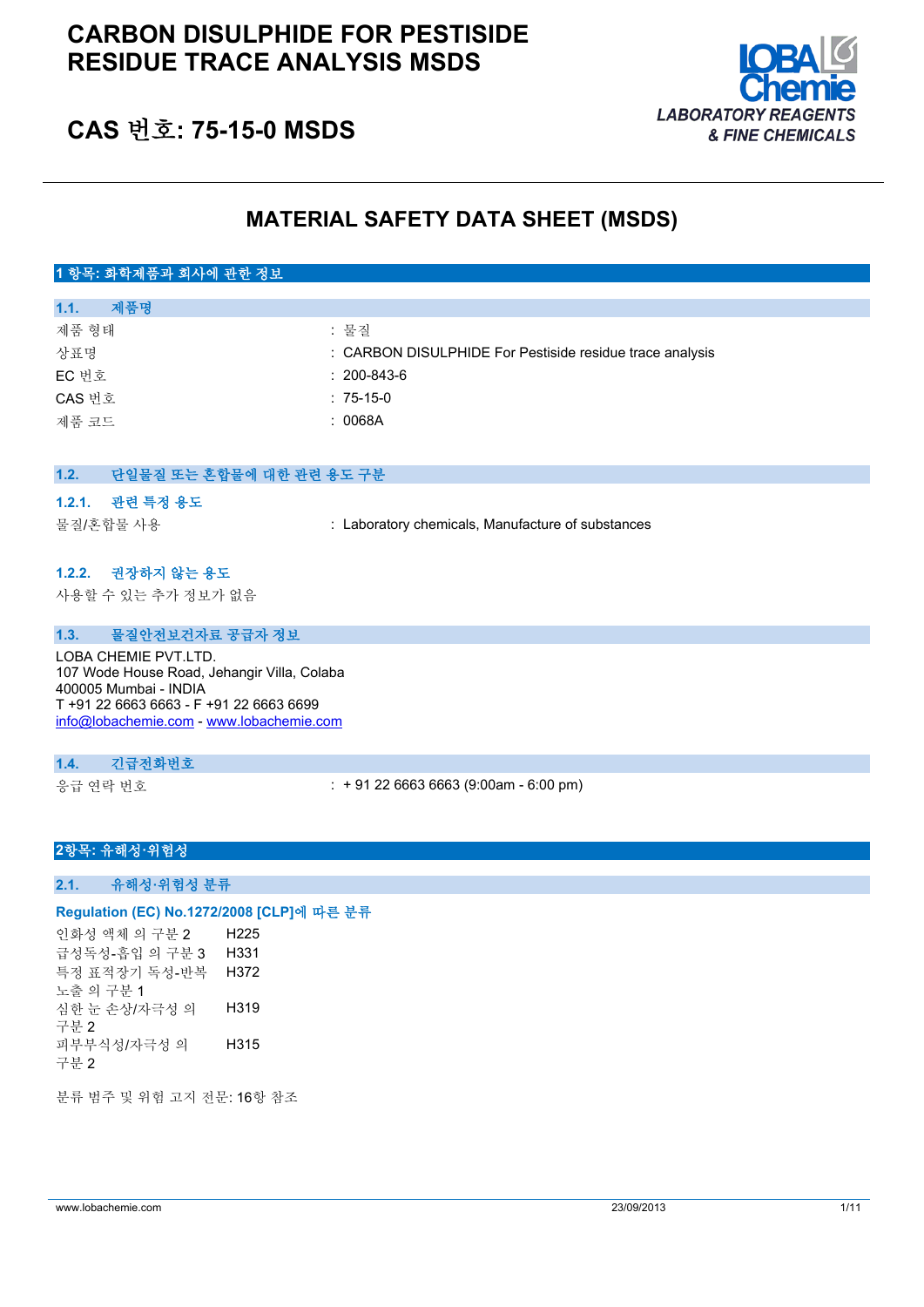물질안전보건자료

**Directive 67/548/EEC 또는 Directive 1999/45/EC에 따른 분류**

Repr.Cat.3; R62 Repr.Cat.3; R63 F; R11 T; R23 Xi; R36 Xi; R38 R48 Full text of R-phrases: see section 16

## **물리화학적, 인체 건강 및 환경상의악영향**

사용할 수 있는 추가 정보가 없음

| 예방조치문구를 포함한 경고표지 항목<br>2.2.                             |                                                                                                                                                             |
|---------------------------------------------------------|-------------------------------------------------------------------------------------------------------------------------------------------------------------|
| 규정 (EC) No. 1272/2008에 따른 라벨 표시[CLP]<br>위험 표시 그림문자(CLP) |                                                                                                                                                             |
| Signal word (CLP)                                       | GHS07<br>GHS02<br>GHS08<br>: 위험                                                                                                                             |
| 유해·위험 문구(CLP)                                           | : H225 - 고인화성 액체 및 증기<br>H315 - 피부에 자극을 일으킴<br>H319 - 눈에 심한 자극을 일으킴<br>H331 - 흡입하면 유독함<br>H372 - 장기간 또는 반복 노출되면 장기에 손상을 일으킴                                 |
| 예방 조치 문구(CLP)                                           | : P210 - 열/스파크/화염/뜨거운 표면 으로부터 멀리하십시오 - 금연<br>P280 - 보호장갑·보호의·보안경··안면보호구를 착용하시오.<br>P305+P351+P338 - 눈에 묻으면 몇 분간 물로 조심해서 씻으시오. 가능하면<br>콘택트렌즈를 제거하시오. 계속 씻으시오 |

#### **2.3. 기타 정보**

사용할 수 있는 추가 정보가 없음

| 3항목: 구성성분의 명칭 및 함유량 |                                                          |
|---------------------|----------------------------------------------------------|
|                     |                                                          |
| 3.1.<br>단일물질        |                                                          |
| 명칭                  | : CARBON DISULPHIDE For Pestiside residue trace analysis |
| CAS 번호              | $:75-15-0$                                               |
| EC 번호               | $: 200 - 843 - 6$                                        |
|                     |                                                          |

R- 및 H- 문구에 대한 전문: 16항 참조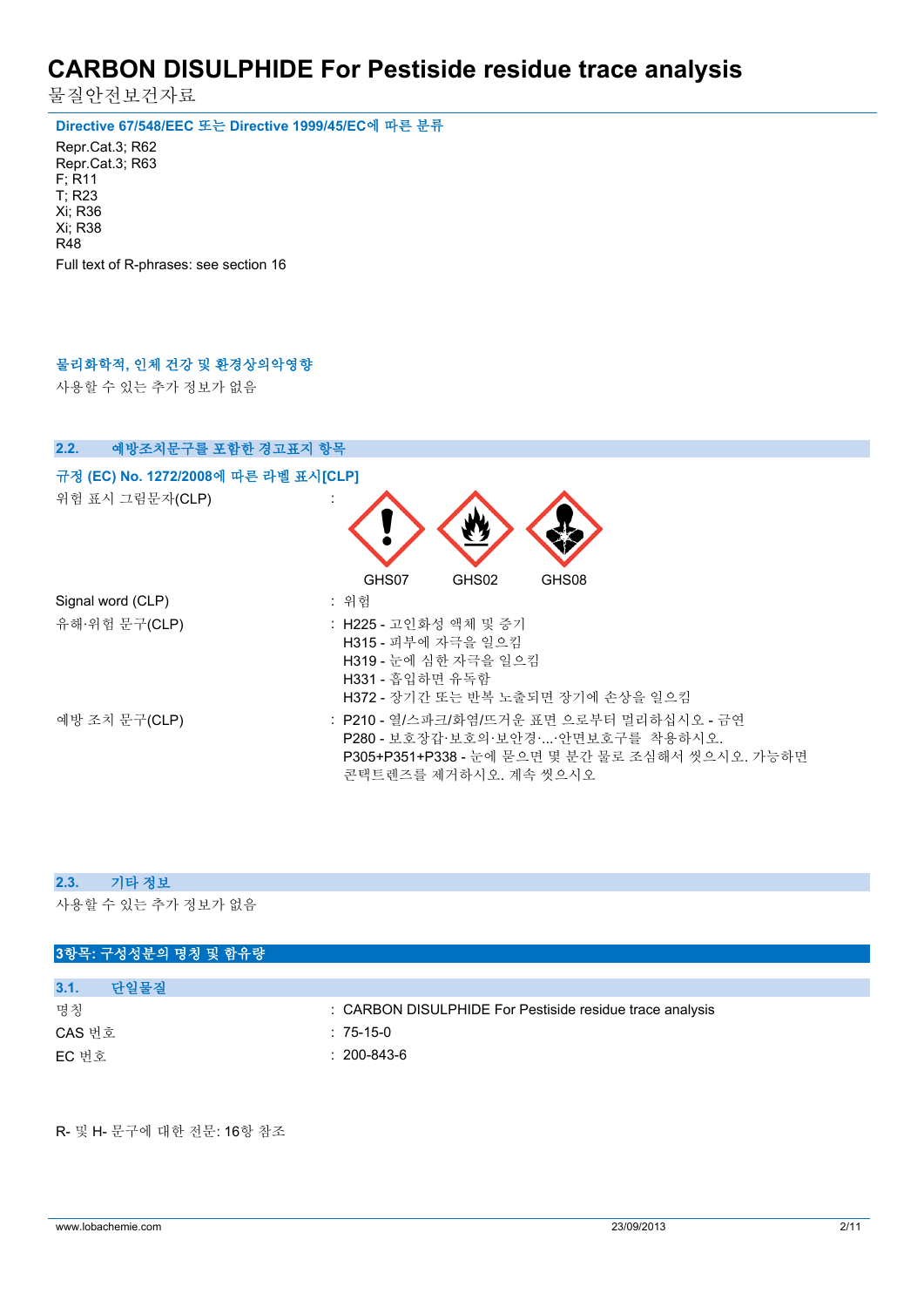물질안전보건자료

### **3.2. 혼합물**

해당없음

| 4항목: 응급조치요령                        |                                                                                                                                                                  |
|------------------------------------|------------------------------------------------------------------------------------------------------------------------------------------------------------------|
| 4.1.<br>응급조치 요령                    |                                                                                                                                                                  |
| 흡입 후 응급 조치                         | : Remove person to fresh air and keep comfortable for breathing. Give oxygen or<br>artificial respiration if necessary. If you feel unwell, seek medical advice. |
| 피부 접촉 후 응급 조치                      | : 피부를 물로 씻으시오/샤워하시오. 오염된 모든 의복은 벗거나 제거하시오. 다량의<br>비누와 물로 씻으시오. 다시 사용전 오염된 의류는 세척하시오. 피부 자극이 생기면.<br>의학적인 조치·조언을 구하시오.  처치를 하시오.                                  |
| 안구 접촉 후 응급 조치                      | : 몇 분간 물로 조심해서 씻으시오. 가능하면 콘택트렌즈를 제거하시오. 계속 씻으시오.<br>눈에 자극이 지속되면. 의학적인 조치·조언을 구하시오.                                                                               |
| 섭취 후 응급 조치                         | : Rinse mouth out with water.                                                                                                                                    |
| 변이원성<br>4.2.                       |                                                                                                                                                                  |
| 증상/부상                              | : 장기간 또는 반복 노출되면 장기에 손상을 일으킴.                                                                                                                                    |
| 피부 접촉 후 증상/부상                      | : 피부에 자극을 일으킴.                                                                                                                                                   |
| 안구 접촉 후 증상/부상                      | : 눈에 심한 자극을 일으킴.                                                                                                                                                 |
| 즉각적인 치료 및 특수 치료 필요 여부 표시<br>4.3.   |                                                                                                                                                                  |
| 사용할 수 있는 추가 정보가 없음                 |                                                                                                                                                                  |
| 5항목: 폭발·화재시 대처방법                   |                                                                                                                                                                  |
| 적절한 소화제<br>5.1.                    |                                                                                                                                                                  |
| 적절한 소화제                            | : dry chemical powder, alcohol-resistant foam, carbon dioxide (CO2).                                                                                             |
| 부적절한 소화재                           | : Do not use a heavy water stream.                                                                                                                               |
|                                    |                                                                                                                                                                  |
| 5.2.<br>화학물질로부터 생기는 특정 유해성         |                                                                                                                                                                  |
| 화재 위험                              | : 고인화성 액체 및 증기.                                                                                                                                                  |
| 폭발 위험                              | : May form flammable/explosive vapour-air mixture.                                                                                                               |
| 소방대원을 위한 조언<br>5.3.                |                                                                                                                                                                  |
| 사용할 수 있는 추가 정보가 없음                 |                                                                                                                                                                  |
| 6항목: 누출사고시 대처방법                    |                                                                                                                                                                  |
| 인체를 보호하기 위해 필요한 조치사항 및 보호구<br>6.1. |                                                                                                                                                                  |
| 일반 조치                              | : Remove ignition sources. Use special care to avoid static electric charges. No naked                                                                           |
|                                    | lights. No smoking.                                                                                                                                              |
| 비응급 요원용<br>6.1.1.                  |                                                                                                                                                                  |
| 응급 조치                              | : Evacuate unnecessary personnel.                                                                                                                                |
| 응급 구조대용<br>6.1.2.                  |                                                                                                                                                                  |
| 보호 장비                              | : 적절한 개인 보호구를 착용하시오.                                                                                                                                             |
| 응급 조치                              | : Stop release.                                                                                                                                                  |
| 환경을 보호하기 위해 필요한 조치사항<br>6.2.       |                                                                                                                                                                  |
| 환경으로 배출하지 마시오.                     |                                                                                                                                                                  |
| 정화 또는 제거 방법<br>6.3.                |                                                                                                                                                                  |
| 세척 방법                              | : 누출물을 모으시오. On land, sweep or shovel into suitable containers. Soak up spills<br>with inert solids, such as clay or diatomaceous earth as soon as possible.     |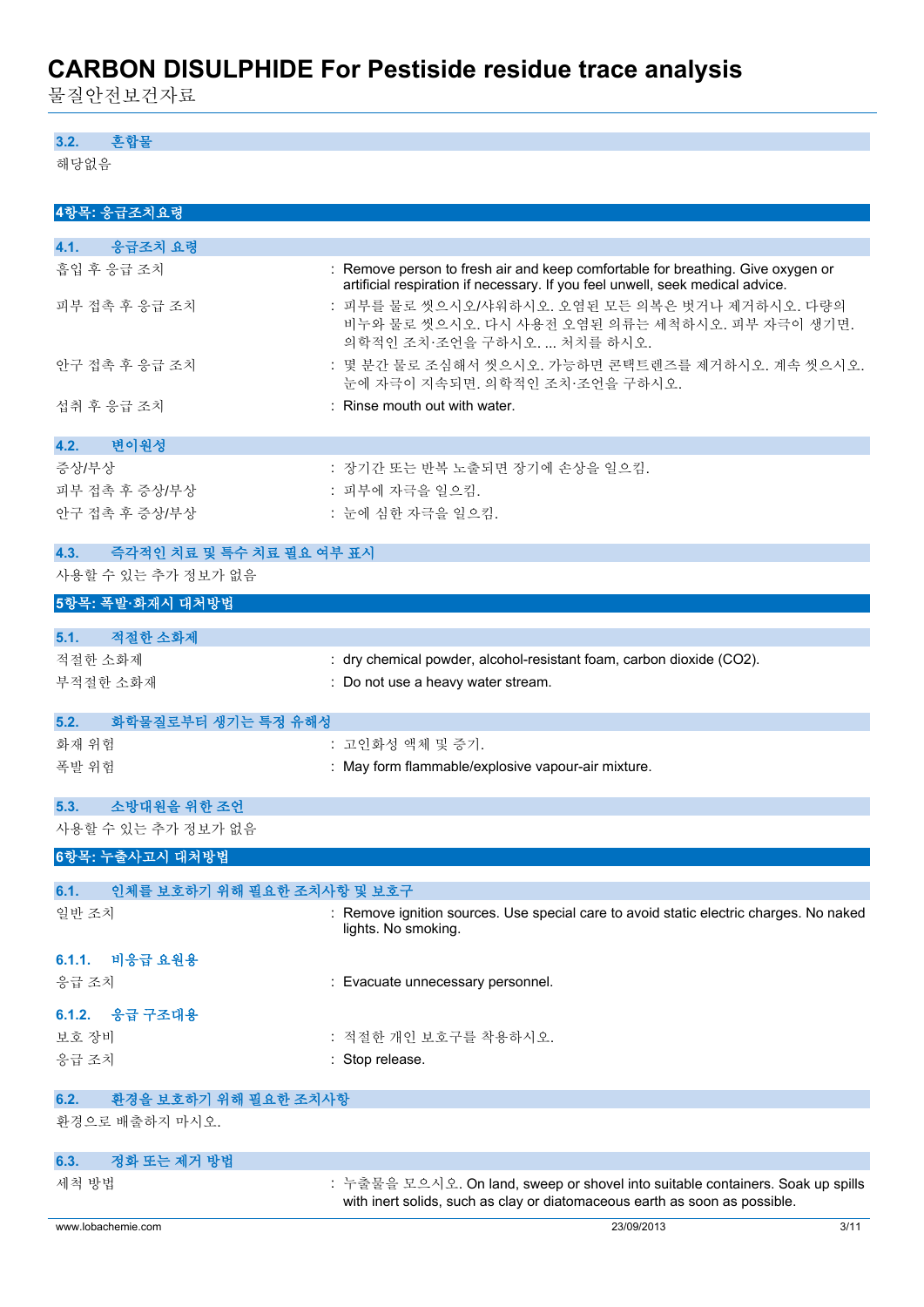물질안전보건자료

## **6.4. 기타 항목 참조**

사용할 수 있는 추가 정보가 없음

| ′ 'I O 큰 ᅵ ᄊ ㄴ ᅵ / I O ㅗ / I BA ㅁ |                                                                                                                                     |
|-----------------------------------|-------------------------------------------------------------------------------------------------------------------------------------|
| 7항목: 취급 및 저장방법                    |                                                                                                                                     |
|                                   |                                                                                                                                     |
| 안전취급요령<br>7.1.                    |                                                                                                                                     |
| 처리 시 위험 가중                        | : Handle empty containers with care because residual vapours are flammable.                                                         |
| 안전취급요령                            | : No naked lights. No smoking. 스파크가 발생하지 않는 도구를 사용하시오.<br>분진·흄·가스·미스트·증기·스프레이를 흡입하지 마시오.                                            |
| 위생 조치                             | : 취급 후에는  을(를) 철저히 씻으시오. 이 제품을 사용할 때에는 먹거나, 마시거나<br>흡연하지 마시오.                                                                       |
| 7.2.<br>피해야할 조건을 포함한 안전한 저장 방법    |                                                                                                                                     |
| 적절한 공학적 관리                        | : Proper grounding procedures to avoid static electricity should be followed.<br>용기·수용설비를 접지·접합시키시오. 폭발 방지용 전기/환기/조명/ 장비를<br>사용하시오. |
| 보관 조건                             | : Keep in fireproof place. 용기를 단단히 밀폐하시오.                                                                                           |
| 부적합한 재료                           | : Heat sources.                                                                                                                     |
|                                   |                                                                                                                                     |
| 특정 최종 사용<br>7.3.                  |                                                                                                                                     |
| 사용할 수 있는 추가 정보가 없음                |                                                                                                                                     |
| 8항목: 노출방지 및 개인보호구                 |                                                                                                                                     |
|                                   |                                                                                                                                     |
| 제어 매개 변수<br>8.1.                  |                                                                                                                                     |
| 사용할 수 있는 추가 정보가 없음                |                                                                                                                                     |

| 8.2.<br>노출방지                 |                                      |
|------------------------------|--------------------------------------|
| 손보호                          | : 보호 장갑                              |
| 눈보호                          | : Chemical goggles or safety glasses |
| 신체 보호                        | : 적절한 보호복을 착용하시오                     |
| 호흡기 보호                       | : Wear appropriate mask              |
| 9항목: 물리화학적 특성                |                                      |
| 9.1.<br>기본적인 물리화학적 특성에 대한 정보 |                                      |
| 물리적 상태                       | : 액체                                 |
| 색상                           | : Clear Colorless.                   |
| 냄새                           | : stench.                            |
| 냄새 역치                        | : 자료없음                               |
| pH                           | : 자료없음                               |
| 상대 증발 속도(부틸아세테이트=1)          | : ≥22.6                              |
| 융해점                          | $: -100 °C$                          |
|                              |                                      |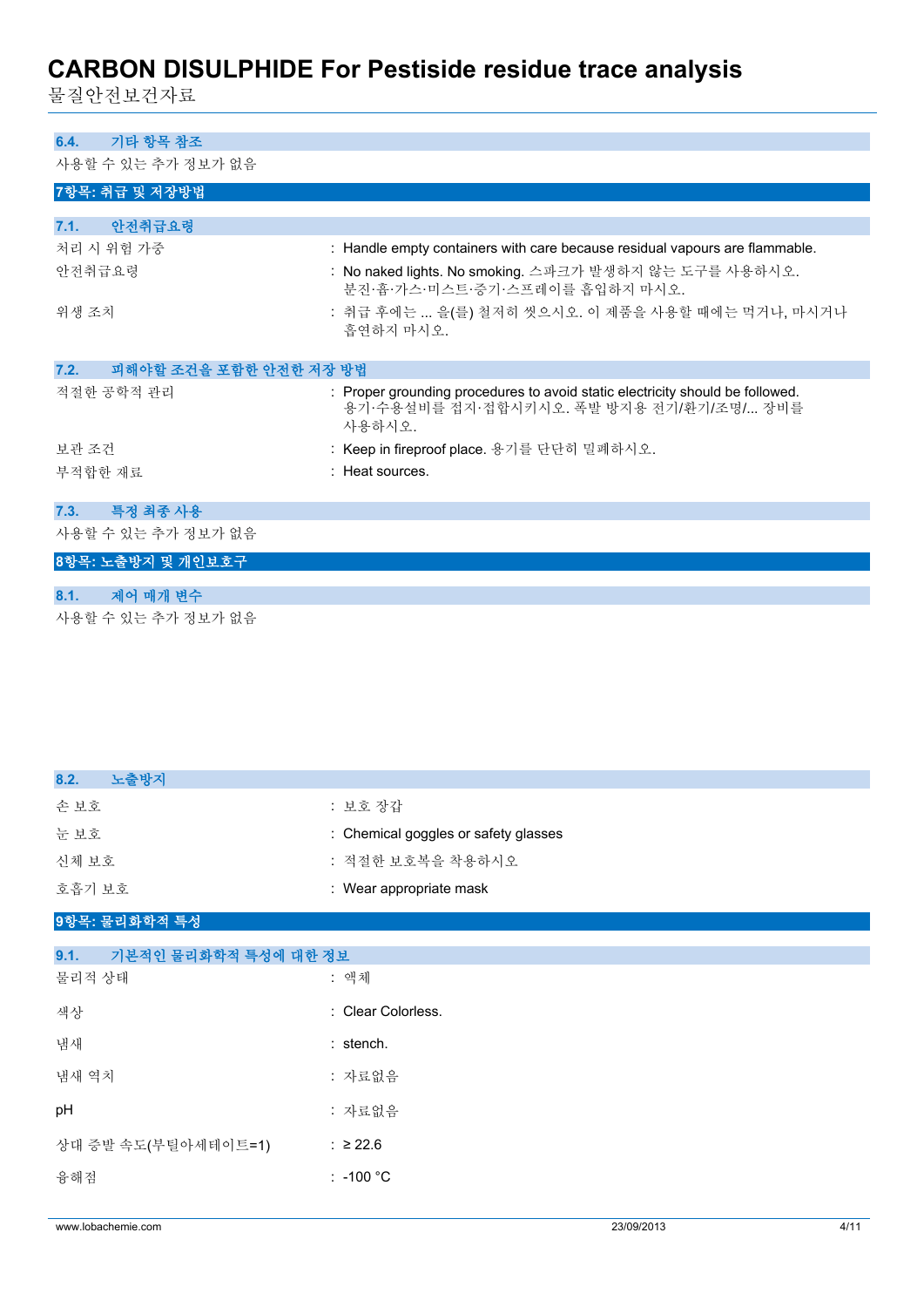물질안전보건자료

| 빙점                        | : 자료없음                               |
|---------------------------|--------------------------------------|
| 초기 끓는점과 끓는점 범위            | : 46 $^{\circ}$ C                    |
| 인화점                       | $: -30 °C$                           |
| 자연발화온도                    | : 100 $^{\circ}$ C                   |
| 분해온도                      | : Extremely flammable.               |
| 인화성(고체, 기체)               | : 고인화성 액체 및 증기                       |
| 증기압                       | : 300 mm Hg at 20°C                  |
| 20°C에서의 상대 증기 밀도          | $\therefore$ 2.6                     |
| 상대 밀도                     | : 자료없음                               |
| 비중/밀도<br>가스의 상대 밀도<br>용해도 | : 1.26<br>: 2.63<br>: 물: 0.2 g/100ml |
| n-옥탄올/물분배계수               | : 자료없음                               |
| 점도, 운동학적                  | : 자료없음                               |
| 점도, 역학적                   | : 자료없음                               |
| 폭발성                       | : 자료없음                               |
| 산화성                       | : 자료없음                               |
| 인화 또는 폭발 범위의 상한/하한        | $: 0.013 - 0.5$ vol %                |

### **9.2. 그 밖의 참고사항**

사용할 수 있는 추가 정보가 없음

## **10항목: 안정성 및 반응성**

**10.1. 반응성** 사용할 수 있는 추가 정보가 없음

### **10.2. 화학적 안정성**

고인화성 액체 및 증기. May form flammable/explosive vapour-air mixture.

## **10.3. 유해 반응의 가능성**

사용할 수 있는 추가 정보가 없음

## **10.4. 피해야 할 조건**

Open flame. 직사광선.

## **10.5. 피해야 할 물질**

사용할 수 있는 추가 정보가 없음

## **10.6. 분해시 생성되는 유해물질**

May release flammable gases.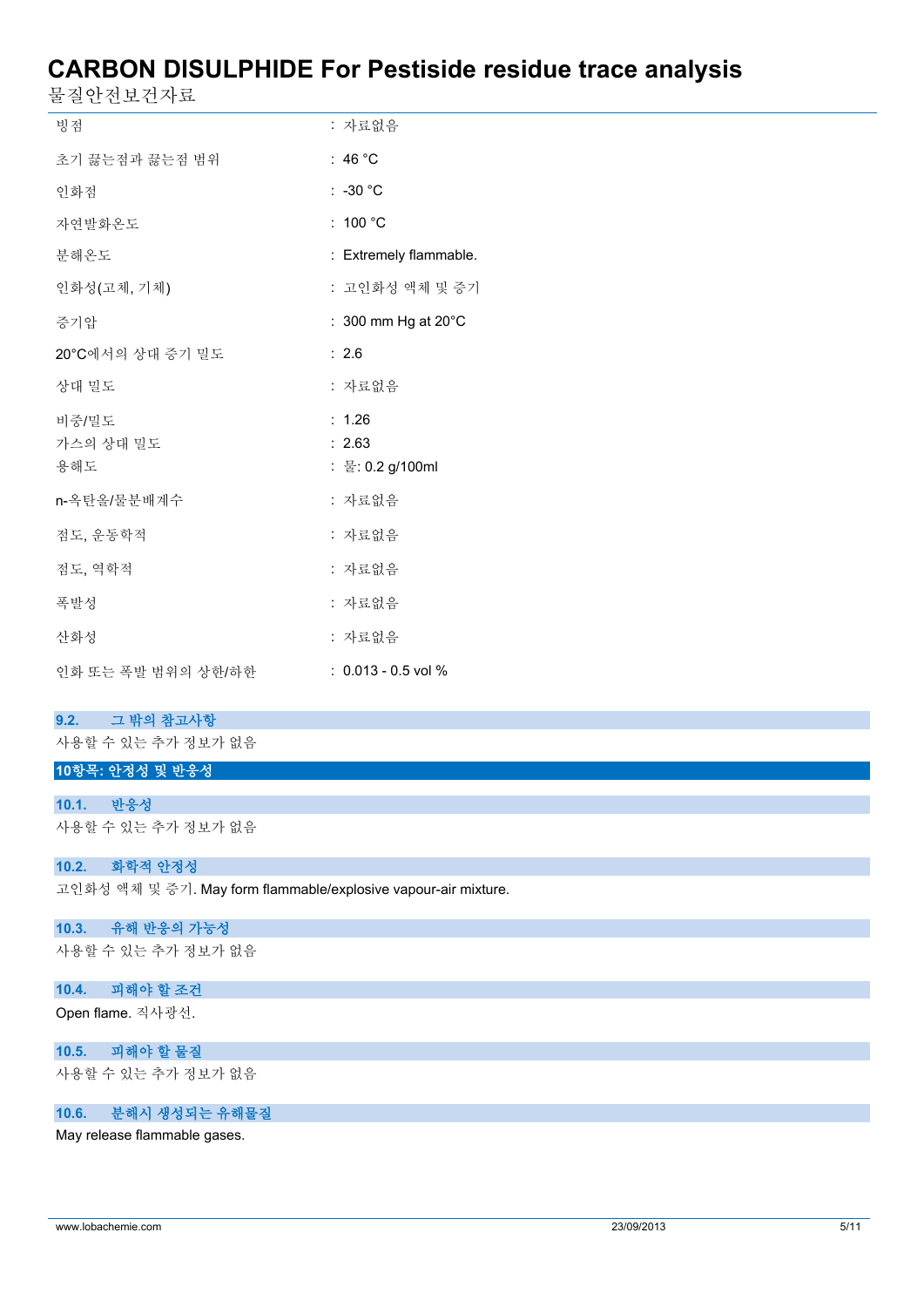물질안전보건자료

## **11항목: 독성에 관한 정보**

| 11.1. 독성에 대한 정보                                |                                                 |
|------------------------------------------------|-------------------------------------------------|
| 급성 독성                                          | : 흡입: 흡입하면 유독함.                                 |
| 피부 부식성 / 자극성<br>심한 눈손상 또는 자극성<br>호흡기 또는 피부 과민성 | : 피부에 자극을 일으킴.<br>: 눈에 심한 자극을 일으킴.<br>: 분류되지 않음 |
| 생식세포 돌연변이 유발성                                  | : 분류되지 않음                                       |
| 발암성                                            | : 분류되지 않음                                       |
| 생식독성                                           | : 분류되지 않음                                       |
| 특정 표적장기 독성 (1회노출)                              | : 분류되지 않음                                       |
| 특정 표적장기 독성 (반복노출)                              | : 장기간 또는 반복 노출되면 장기에 손상을 일으킴.                   |
| 흡인유해성                                          | : 분류되지 않음                                       |

## **12항목: 환경에 미치는 영향 12.1. 독성** 사용할 수 있는 추가 정보가 없음

### **12.2. 잔류성 및 분해성**

사용할 수 있는 추가 정보가 없음

## **12.3. 생물농축성**

사용할 수 있는 추가 정보가 없음

### **12.4. 토양이동성**

사용할 수 있는 추가 정보가 없음

### **12.5. PBT 및 vPvB 평가 결과**

사용할 수 있는 추가 정보가 없음

### **12.6. 기타 유해 영향**

사용할 수 있는 추가 정보가 없음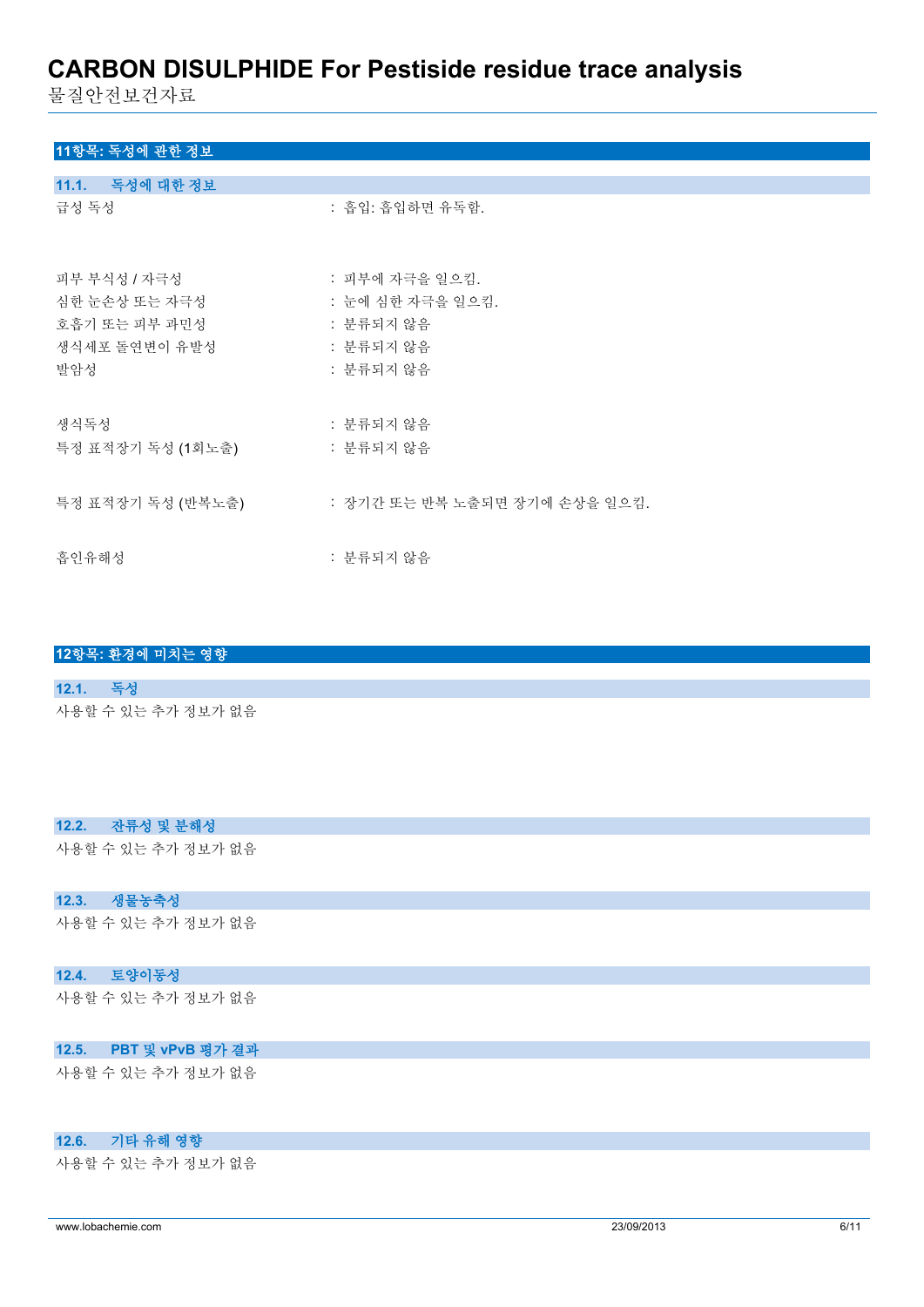물질안전보건자료

| 13항목: 폐기시 주의사항                                |                                                                             |
|-----------------------------------------------|-----------------------------------------------------------------------------|
| 폐기물 처리법<br>13.1.                              |                                                                             |
| Product/Packaging disposal<br>recommendations | :  내용물과 용기를 폐기하시오.                                                          |
| 추가 정보                                         | : Handle empty containers with care because residual vapours are flammable. |
| 그 4위표 : 이 시 제 씨 시 위 - 게 ㅋ                     |                                                                             |

## **14항목: 운송에 필요한 정보**

ADR / RID / IMDG / IATA / ADN 에 따름

| 14.1. 유엔번호(UN No.)                   |                                                        |
|--------------------------------------|--------------------------------------------------------|
| UN-번호(ADR)                           | : 1131                                                 |
| UN-번호 (IMDG)                         | : 1131                                                 |
| UN-번호(IATA)                          | : 1131                                                 |
| UN-번호(ADN)                           | : 1131                                                 |
| UN-번호(RID)                           | : 1131                                                 |
|                                      |                                                        |
| 14.2.<br>적정선적명                       |                                                        |
| 고유 운송 명칭(ADR)                        | : CARBON DISULPHIDE                                    |
| Proper Shipping Name (IMDG)          | : CARBON DISULPHIDE                                    |
| 고유 운송 명칭(IATA)                       | : CARBON DISULPHIDE                                    |
| 고유 운송 명칭(ADN)                        | : CARBON DISULPHIDE                                    |
| 고유 운송 명칭(RID)                        | $:$ CARBON DISULPHIDE                                  |
| Transport document description (ADR) | : UN 1131 CARBON DISULPHIDE, 3 (6.1), I, (C/E)         |
| 운송 문서 기술 (IMDG)                      | : UN 1131 CARBON DISULPHIDE, $3(6.1)$ , I (-30°C c.c.) |
| 운송 문서 기술 (IATA)                      | : UN 1131 CARBON DISULPHIDE, 3 (6.1), I                |
| 운송 문서 기술 (ADN)                       | : UN 1131 CARBON DISULPHIDE, 3 (6.1), I                |
| 운송 문서 기술 (RID)                       | : UN 1131 CARBON DISULPHIDE, 3 (6.1), I                |

| 운송에서의 위험성 등급<br>14.3. |                                 |
|-----------------------|---------------------------------|
| <b>ADR</b>            |                                 |
| 운송 위험 분류 (ADR)        | : 3(6.1)                        |
| Danger labels (ADR)   | : 3.6.1                         |
|                       |                                 |
|                       | $\mathcal{L}_{\rm{max}}$<br>ÍÑ. |



**IMDG** 운송 위험 분류 (IMDG) : 3 (6.1)

Danger labels (IMDG) : 3, 6.1

운송 위험 분류 (IATA) : 3 (6.1)





**IATA**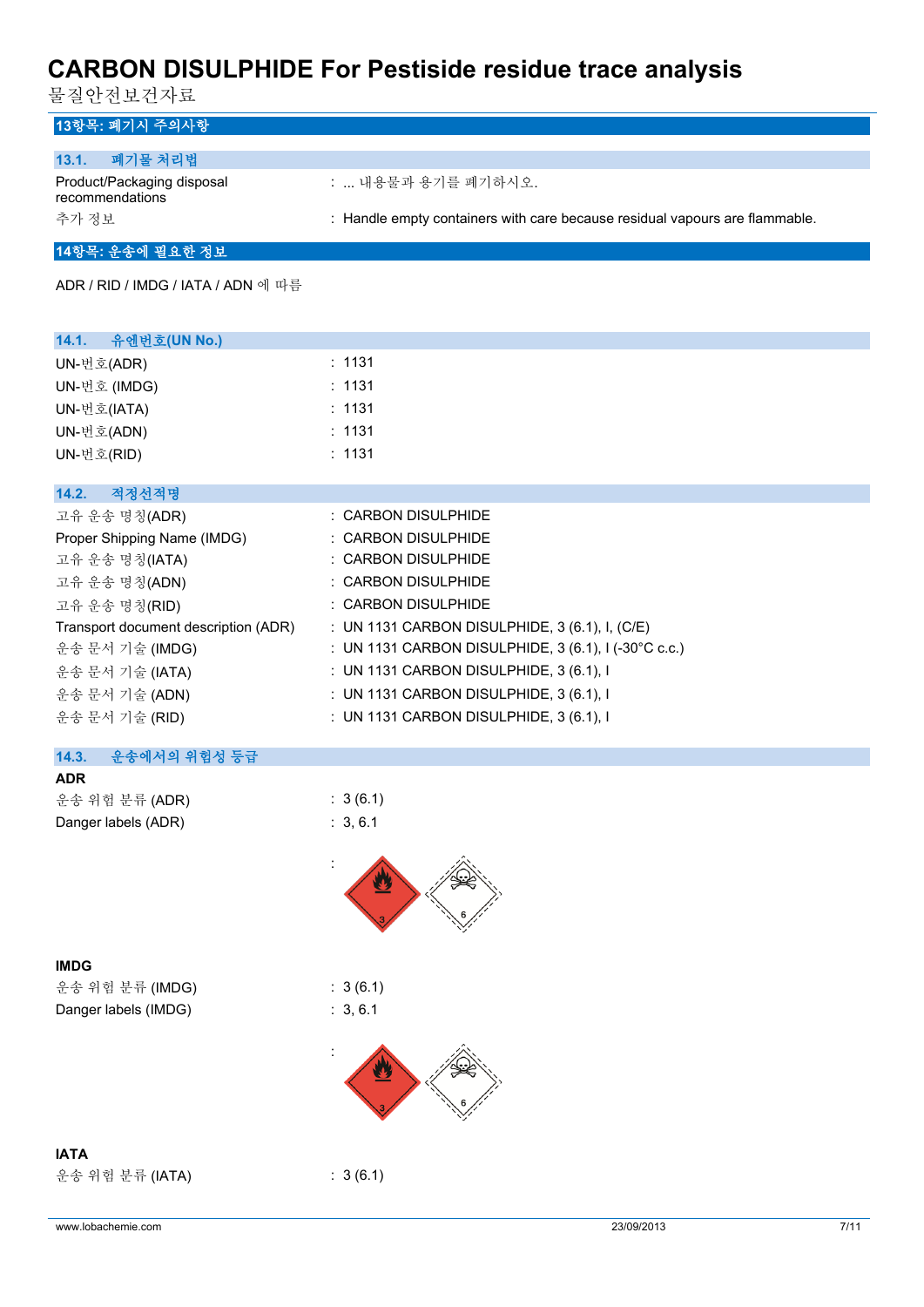물질안전보건자료

| さ ㄹ ㄴ 긴 ㅗ 긴 싀 ㅛ          |               |
|--------------------------|---------------|
| 위험 표지 라벨(IATA)           | : 3, 6.1      |
|                          |               |
| <b>ADN</b>               |               |
| 운송 위험 분류 (ADN)           | : 3(6.1)      |
| Danger labels (ADN)      | : 3, 6.1      |
|                          |               |
|                          |               |
| <b>RID</b>               |               |
| 운송 위험 분류 (RID)           | : 3(6.1)      |
| Danger labels (RID)      | : 3, 6.1      |
|                          |               |
|                          |               |
| 14.4.<br>용기등급            |               |
| 포장 등급(ADR)               | $\pm$ 1       |
| 포장 등급(IMDG)              | $\pm$ 1       |
| 포장 그룹(IATA)              | $\pm$ 1       |
| 포장 그룹(ADN)               | $\pm$ 1       |
| 포장 등급(RID)               | $\pm$ 1       |
| 14.5. 환경 유해성             |               |
| 환경에 위험                   | : No          |
| 해양오염물질                   | : No          |
| 그 밖의 참고사항                | : 가용 추가 정보 없음 |
|                          |               |
| 14.6.<br>사용자를 위한 특별 주의사항 |               |
| - 내륙 수송                  |               |
| 분류 코드(UN)                | : FT1         |
| 일정량(ADR)                 | $\colon 0$    |
| 극소량(ADR)                 | : E0          |

| 국소당(ADR)                                                     | : EU               |
|--------------------------------------------------------------|--------------------|
| Packing instructions (ADR)                                   | : P001             |
| Special packing provisions (ADR)                             | $:$ PP31           |
| Mixed packing provisions (ADR)                               | : MP7, MP17        |
| Portable tank and bulk container<br>instructions (ADR)       | : T14              |
| Portable tank and bulk container special<br>provisions (ADR) | : TP2, TP7         |
| Tank code (ADR)                                              | $:$ L10CH          |
| Tank special provisions (ADR)                                | : TU14, TU15, TE21 |
|                                                              |                    |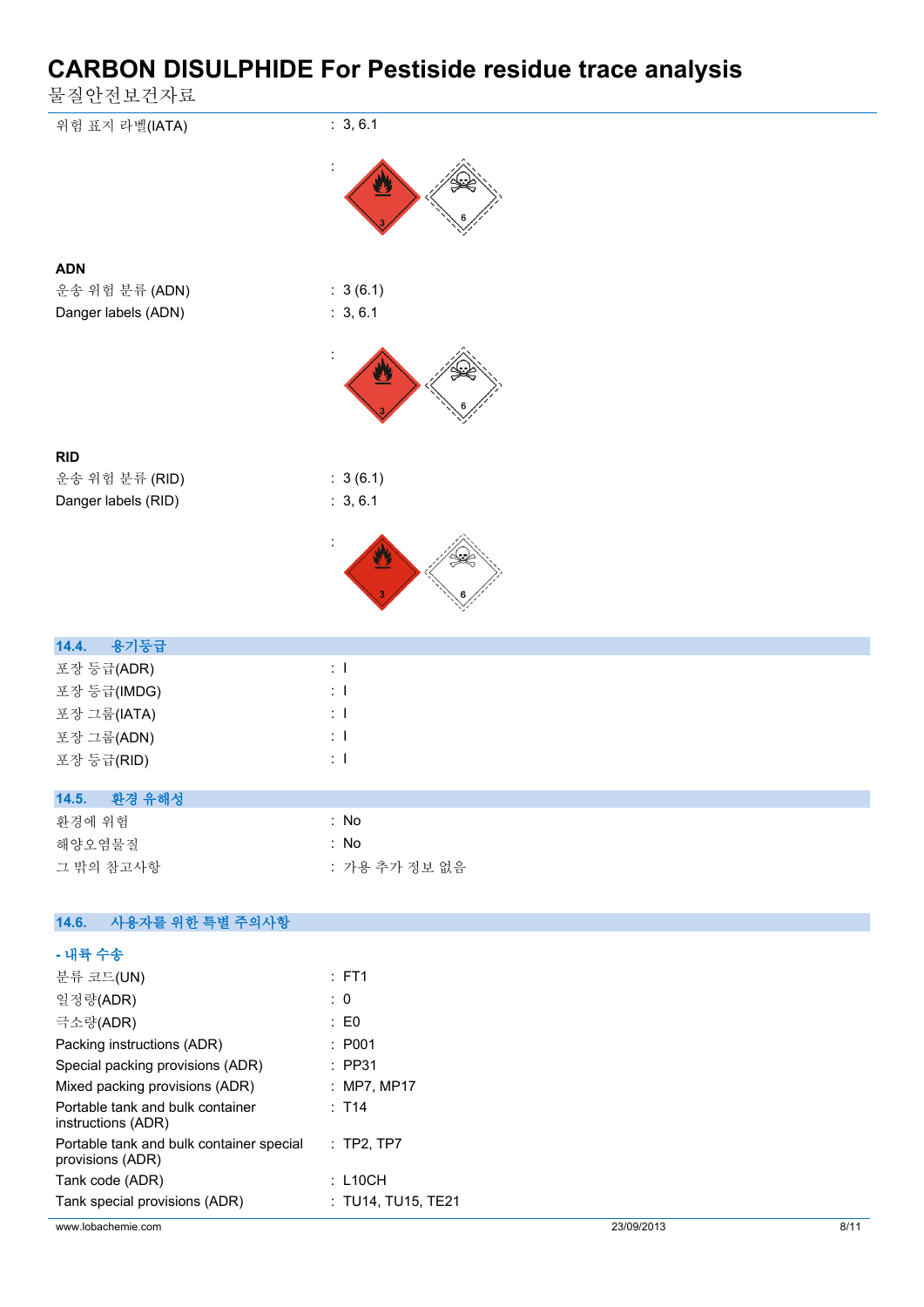물질안전보건자료

| 탱크 수송용 차량                                                                  | : FL                   |
|----------------------------------------------------------------------------|------------------------|
| 운송 범주(ADR)                                                                 | : 1                    |
| Special provisions for carriage - Loading,<br>unloading and handling (ADR) | : CV13, CV28           |
| Special provisions for carriage - Operation : S2, S22<br>(ADR)             |                        |
| 위험 식별 번호(Kemler 번호)                                                        | 336<br>÷               |
| 오렌지 플레이트                                                                   | $\ddot{\cdot}$         |
|                                                                            | <b>336</b><br>1131     |
| 터널 제한 코드 (ADR)                                                             | : C/E                  |
| EAC 코드                                                                     | : 2WE                  |
| APP 코드                                                                     | : $A(f)$               |
| - 해상 운송                                                                    |                        |
| Limited quantities (IMDG)                                                  | : 0                    |
| 극소량(IMDG)                                                                  | $\therefore$ EO        |
| Packing instructions (IMDG)                                                | : P001                 |
| Packing provisions (IMDG)                                                  | $:$ PP31               |
| Tank instructions (IMDG)                                                   | : T14                  |
| Tank special provisions (IMDG)                                             | : TP2, TP7, TP13       |
| EmS-No. (Fire)                                                             | $:$ F-E                |
| EmS-No. (Spillage)                                                         | $: S-D$                |
| Stowage category (IMDG)                                                    | : D                    |
| Stowage and handling (IMDG)                                                | $:$ SW2                |
| 인화점 (IMDG)                                                                 | $: -30^{\circ}$ C c.c. |
| MFAG-번호                                                                    | : 131                  |
| - 항공 운송                                                                    |                        |
| PCA 제한 수량(IATA)                                                            | : Forbidden            |
| PCA 제한 수량 최대 순수량(IATA)                                                     | : Forbidden            |
| PCA 포장 지침(IATA)                                                            | Forbidden              |
| PCA 최대 순수량(IATA)                                                           | : Forbidden            |
| CAO 포장 지침(IATA)                                                            | Forbidden<br>÷         |
| CAO 최대 순수량(IATA)                                                           | : Forbidden            |
| ERG 코드(IATA)                                                               | : 3HP                  |
| - 국내 수로 운송                                                                 |                        |
| 분류 코드(ADN)                                                                 | $:$ FT1                |
| 특별 공급(ADN)                                                                 | :802                   |
| 일정량(ADN)                                                                   | : 0                    |
| 극소량(ADN)                                                                   | $\therefore$ E0        |
| Carriage permitted (ADN)                                                   | : T                    |
| Equipment required (ADN)                                                   | : PP, EP, EX, TOX, A   |
| Ventilation (ADN)                                                          | : VE01, VE02           |
| Number of blue cones/lights (ADN)                                          | :2                     |
| - 철도 수송                                                                    |                        |
| Classification code (RID)                                                  | $:$ FT1                |
| 한정 수량(RID)                                                                 | : 0                    |
| 극소량(RID)                                                                   | $\colon$ EO            |
| Packing instructions (RID)                                                 | : P001                 |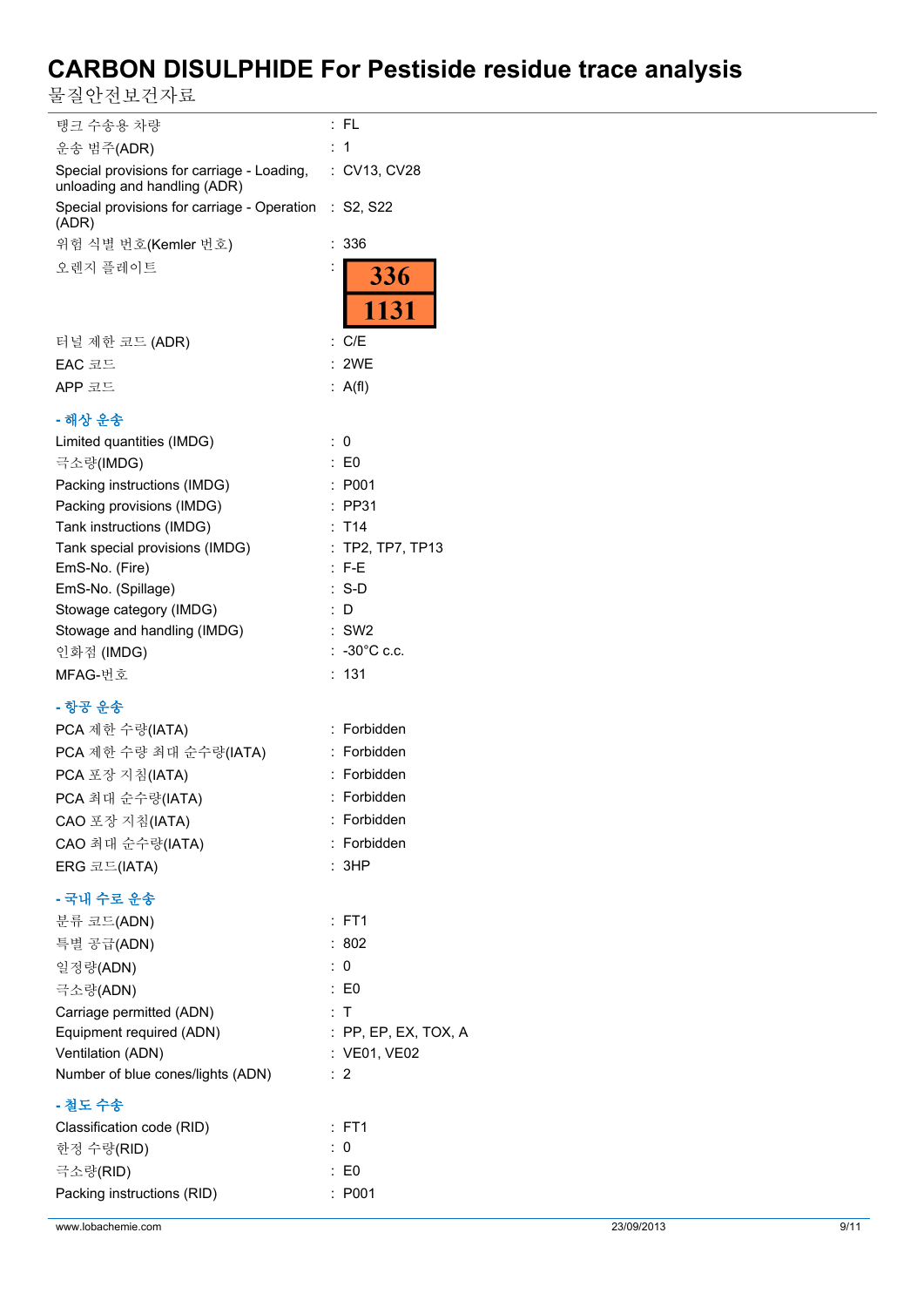물질안전보건자료

| Special packing provisions (RID)                                 | $:$ PP31                            |
|------------------------------------------------------------------|-------------------------------------|
| Mixed packing provisions (RID)                                   | : MP7, MP17                         |
| Portable tank and bulk container<br>instructions (RID)           | $:$ T14                             |
| Portable tank and bulk container special<br>provisions (RID)     | $:$ TP2, TP7                        |
| Tank codes for RID tanks (RID)                                   | : L10CH                             |
| Special provisions for RID tanks (RID)                           | : TU2, TU14, TU15, TU38, TE21, TE22 |
| 운송 범주(RID)                                                       | :1                                  |
| Special provisions for carriage - Loading<br>and unloading (RID) | : CW13, CW28                        |
| Hazard identification number (RID)                               | : 336                               |

**14.7. MARPOL 73/78 별첨 II 및 IBC 코드에 따른 대량 운송**

해당없음

## **15항목: 법적 규제현황**

### **15.1. 안전, 보건 및 환경과 관련하여 단일물질 또는 혼합물에 대한 특별 규정/법규**

### **15.1.1. EU 규정**

REACH의 별첨 XVII 규제사항에 따른 제한 없음

CARBON DISULPHIDE For Pestiside residue trace analysis is not on the REACH Candidate List CARBON DISULPHIDE For Pestiside residue trace analysis is not on the REACH Annex XIV List

### **15.1.2. 국가 규정**

### **독일**

| AwSV/VwVwS Annex reference                                                     | : Water hazard class (WGK) 2, hazardous to water (Classification according to<br>VwVwS, Annex 2; WGK No 183) |
|--------------------------------------------------------------------------------|--------------------------------------------------------------------------------------------------------------|
| 12th Ordinance Implementing the Federal<br>Immission Control Act - 12. BlmSchV | : 12차 BlmSchV(배출 방지 법령) (심각한 사고에 대한 규정) 미대상                                                                  |

| 덴마크                           |                                                                                                                                              |
|-------------------------------|----------------------------------------------------------------------------------------------------------------------------------------------|
| <b>Classification remarks</b> | : Emergency management quidelines for the storage of flammable liquids must be<br>followed                                                   |
| 덴마크 규정 권장사항                   | : Young people below the age of 18 years are not allowed to use the product                                                                  |
|                               | Pregnant/breastfeeding women working with the product must not be in direct<br>contact with the product                                      |
|                               | The requirements from the Danish Working Environment Authorities regarding work<br>with carcinogens must be followed during use and disposal |

### **15.2. 화학 물질 안정성 평가**

사용할 수 있는 추가 정보가 없음